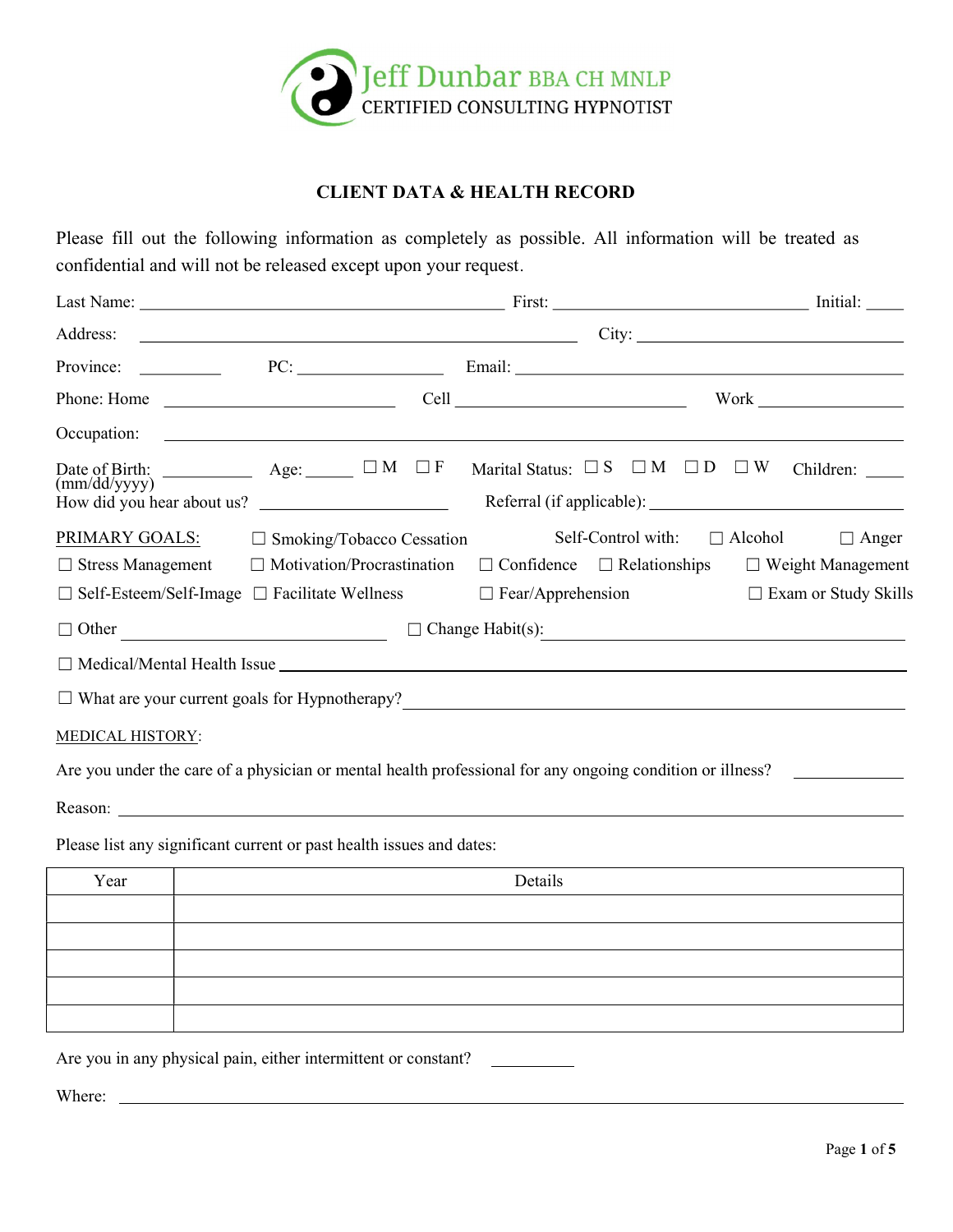## Medications or Supplements you are currently taking:

| Medication or Supplement                           | Reason                                                                                                                        |  |  |
|----------------------------------------------------|-------------------------------------------------------------------------------------------------------------------------------|--|--|
|                                                    |                                                                                                                               |  |  |
|                                                    |                                                                                                                               |  |  |
|                                                    |                                                                                                                               |  |  |
|                                                    |                                                                                                                               |  |  |
|                                                    |                                                                                                                               |  |  |
|                                                    | Have you tried to quit, and if so, what prevented you from quitting?                                                          |  |  |
|                                                    | Have you considered taking your own life in the past? ______________ Are you now considering taking your own life? _____      |  |  |
| Have you been diagnosed with any of the following? |                                                                                                                               |  |  |
|                                                    | $\Box$ OCD (Obsessive-Compulsive Disorder) $\Box$ Severe Clinical Depression Schizophrenia $\Box$ Bipolar or Manic-Depressive |  |  |
| Seizure Disorder                                   | $\Box$ Post-Traumatic Stress Syndrome $\Box$ Alzheimer Disease or Dementia                                                    |  |  |
| $\Box$ Brain injury                                | $\Box$ Other                                                                                                                  |  |  |
|                                                    | Any previous experience with hypnosis? Reason: Reason:                                                                        |  |  |
| Group or Individual?                               | Results:                                                                                                                      |  |  |

Please briefly share anything else that would be helpful to know about you, (i.e., recent life-changing events such as deaths, divorce, relationships, job changes, health issues, past trauma, accidents, etc.):

| Year | Details |  |  |  |  |
|------|---------|--|--|--|--|
|      |         |  |  |  |  |
|      |         |  |  |  |  |
|      |         |  |  |  |  |
|      |         |  |  |  |  |
|      |         |  |  |  |  |
|      |         |  |  |  |  |
|      |         |  |  |  |  |
|      |         |  |  |  |  |
|      |         |  |  |  |  |
|      |         |  |  |  |  |
|      |         |  |  |  |  |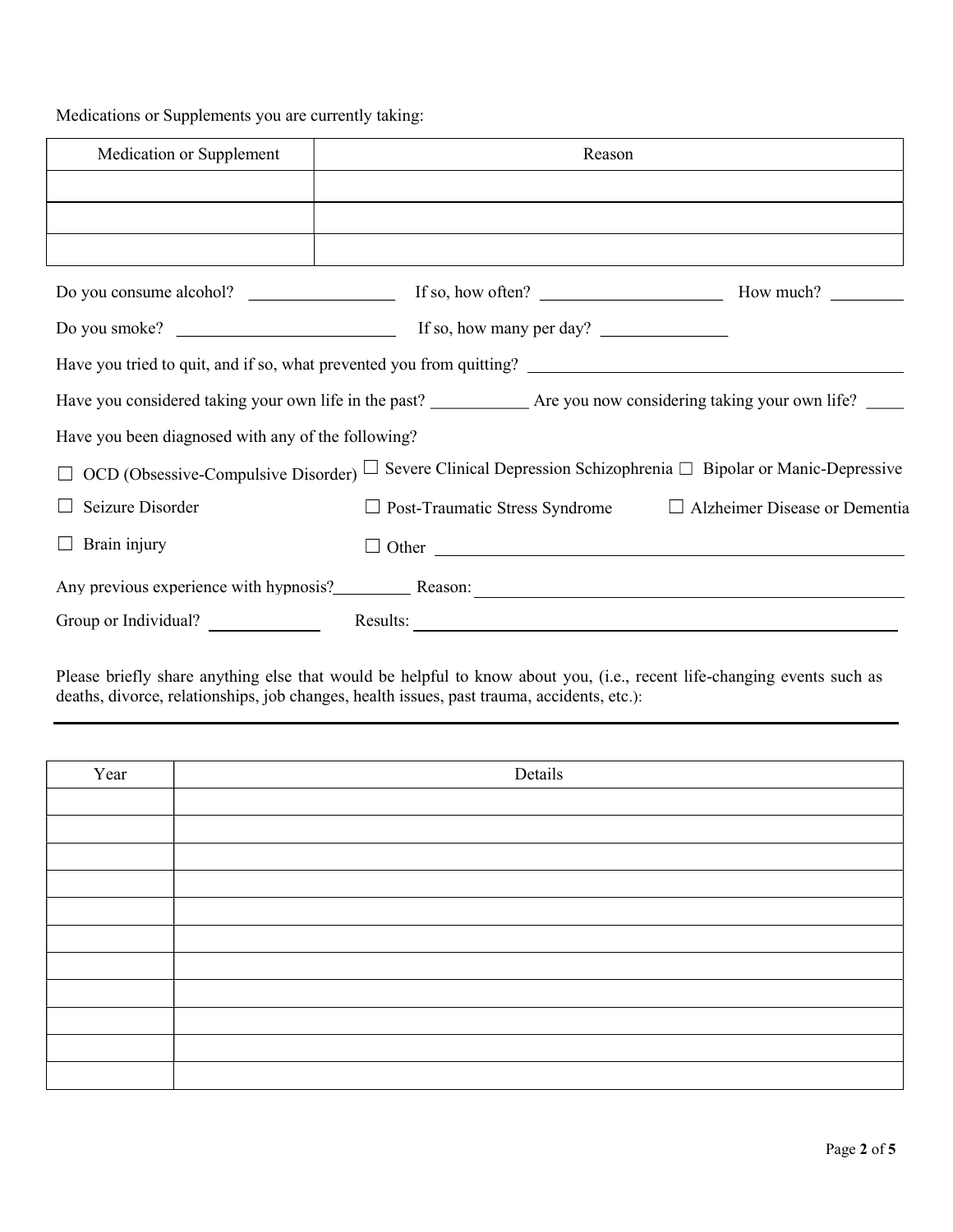# OFFICE POLICY AND DISCLOSURE

#### A. INFORMATION & OFFICE POLICY

CONTACT INFORMATION: Jeff A. Dunbar BBA CH MNLP, Certified Consulting Hypnotist Suite 206-20641 Logan Avenue Langley, British Columbia, Canada V3A 7R3 jeff@jeffdunbar.ca www.jeffdunbar.ca

EDUCATION & TRAINING: I was trained in hypnosis and hypnotherapy at Coastal Academy of Hypnotic Arts and Sciences in Surrey, BC. I am a Certified Member of the National Guild of Hypnotists (NGH), which requires annual continuing education to maintain my training at a high level. The National Guild of Hypnotists is the oldest and largest hypnotism organization in the world and its certification is the most widely recognized credential for the professional practice of the hypnotic arts. In addition, I have studied or trained in Hypnosis & Hypnotherapy, NLP, Time Line Therapy, EFT, Life Coaching and Cognitive Behavioral Therapy

FEES & PAYMENT: Payment is due in full at the time of service by cash, Visa, MasterCard and Amex. A \$25 fee will be assessed on all returned checks. Some programs require prepayment for all sessions before you begin. The fees for your particular issue or goal will be discussed with you prior to your first visit as will the possibility of multiple sessions to address your issue. Fees are subject to periodic review and change. Your fee schedule will remain the same for at least 12 months.

CANCELLATION POLICY: My time is my income and my hours are by appointment. Your time slot is reserved exclusively for you. Please arrive promptly to obtain your full session. 24-hour cancellation notice is required, otherwise full session fees will be charged. If you must cancel or reschedule please notify me as soon as possible. Cancellation fees may be reduced or waived in cases of emergency or inclement weather. Thank you for your consideration.

PREPAID SESSIONS: The above Cancellation Policy also applies to any programs with prepaid sessions. 24-hour notice is required. Failure to keep your appointment short-notice cancellations will result in the forfeiture of a prepaid session. No refunds will be given for unused prepaid sessions. All prepaid sessions are non-refundable and non-transferrable and will expire after twelve months.

CONFIDENTIALITY: I will not release any information to anyone without a written authorization from you, except as provided for by law. You have a right to be allowed access to my written record or a summary of my record about you. I will not contact any other practitioner about you without your explicit and written consent.

MINORS: All clients must be of the legal age of 19. I may accept minor clients on a case by case basis with the consent of a legal guardian.

INSURANCE: I do not file insurance or any other third-party claims. Insurance companies usually consider hypnosis as an alternative therapy and therefore do not cover it. Some Flex Spending accounts or Employer Wellness Programs may reimburse employees. Upon request, a statement will be provided for you to submit for possible reimbursement. Please check with your company.

REDRESS: I am a certified member of the National Guild of Hypnotists, and practice in accordance with its Code of Ethics and Standards. If you have a complaint about my services or behavior that I cannot resolve for you personally, you may contact the National Guild of Hypnotists at P. O. Box 308, Merrimack, NH 03054- 0308, (603) 429-9438, to seek redress. Other services than my own may be available to you in the community. You may locate such providers on the web.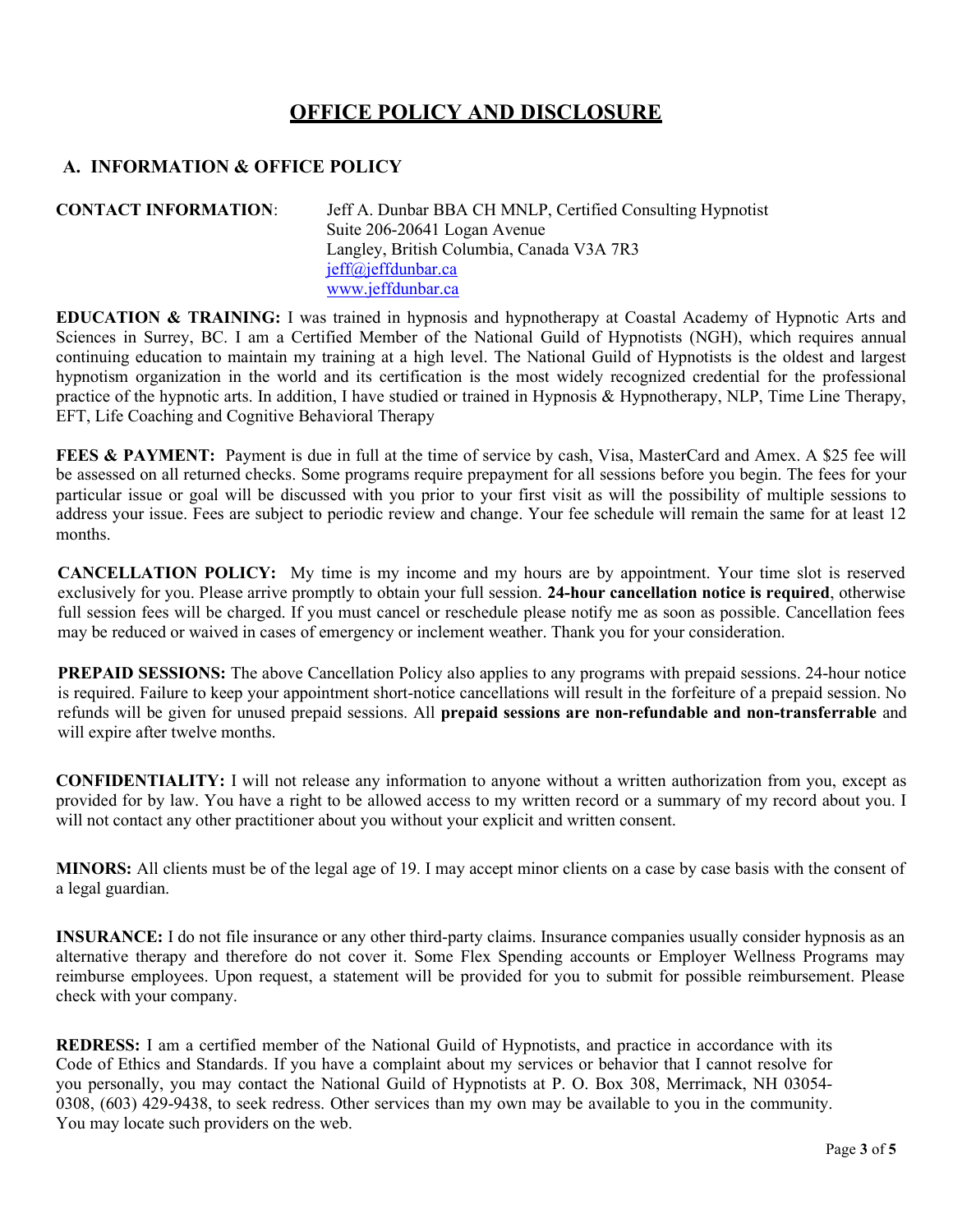MY APPROACH: I believe that individuals have the right to choose or practice alternative or complementary selfimprovement services. Hypnosis is safe and non-invasive. I do not represent any of my services as any form of health care, psychotherapy or counseling. Hypnosis is not meant to be a substitute for psychological or professional counseling. I use hypnosis to motivate clients to eliminate negative or unwanted habits, facilitate the learning process, improve memory and concentration, develop self-confidence, eliminate stage fright, improve athletic ability, reduce/manage stress, focus on positive thoughts and desired outcomes, and for other social, educational and cultural endeavors. In general, I help people cope with the normal problems of everyday living by utilizing various techniques of hypnosis and progressive relaxation. Most hypnosis is of a non-medical nature. I provide my clients with personal support and tools with which they can continue to support themselves.

GUARANTEE AND REFUND POLICY: No guarantees as to the effectiveness of hypnosis for your particular problem are made or implied, as it is impossible to guarantee human behavior or compliance. Therefore, no refunds for services are given. Hypnotherapy is not a quick fix or magic pill. A hypnotherapist is considered a coach, guide or facilitator. You assume equal responsibility by making a commitment and allowing yourself to be guided into a state of hypnosis. No one can make you do something against your true will. I sincerely want you to succeed and pledge my efforts to help you to the best of my ability.

#### B. DISCLOSURE NOTICE

As a non-licensed helping professional who offers alternative health care, I, Jeff A. Dunbar BBA CH MNLP, am notifying you that:

- 1. I am not a physician or a licensed health care provider and may not provide a medical diagnosis nor recommend discontinuance of medically prescribed treatments
- 2. The use of Hypnotherapy, Energy Therapies, and Coaching are considered alternative and complementary to health care services provided by physicians and other licensed health care providers; and
- 3. These treatments are not licensed by the Province of British Columbia.

If a client desires a diagnosis or any other type of treatment from a different practitioner, the client may seek such services at any time. In the event my services are terminated by a client, the client has a right to coordinated transfer of services to another practitioner. A client has the right to refuse hypnotherapy services at any time. A client has a right to be free of physical, verbal, or sexual abuse. A client has a right to know the expected duration of sessions, and may assert any right without retaliation.

Hypnosis may be effective in relieving some medical conditions (i.e., pain management, migraines, IBS, etc.) but will require a signed release from your doctor or appropriate health care professional to avoid masking symptoms before proper diagnosis and/or medical treatment has been obtained. Non-medical issues (i.e., smoking, weight loss, confidence, etc.) will not need a form.

Hypnosis is not a substitute for medical care and that services have not been represented to you as any form of healthcare or psychotherapy. If you are currently on medications or under the care of a physician you agree to continue these medications and care until such time as you are released from care by your physician. If you are under the care of a psychiatrist, psychologist or psychotherapist, or you are taking psychotropic medications, you agree to disclose this to the Hypnotherapist and you have also discussed with your psychiatrist or psychologist your intention to be hypnotized.

Despite research to the contrary regarding hypnosis, no health claim is made in regards to the services offered. If medical symptoms develop or persist you agree to seek medical attention. In the event of a medical emergency or feelings of suicidal or homicidal ideation, you agree to call '911' or seek emergency medical care at an appropriate hospital emergency room.

The methods of hypnosis include relaxation, deep breathing, creative visualization and other techniques that many produce physical and emotional responses. You have been informed as to the limits of hypnotic intervention and you understand that you can ask at any time for referral to any healthcare provider.